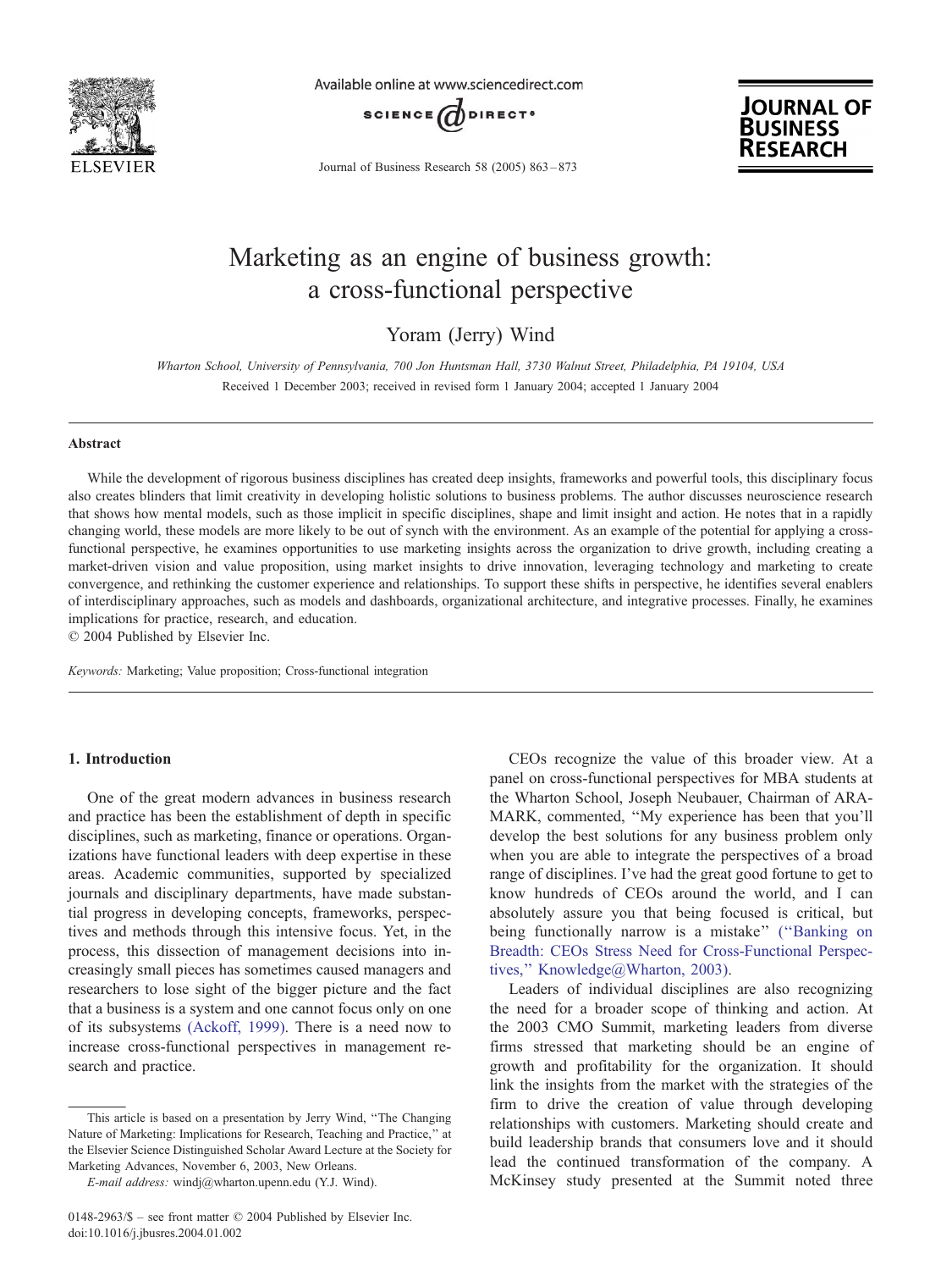primary opportunities for driving growth: integrating customer insights more broadly into business functions, integrating business strategies with brand strategies and integrating marketing and go-to-market execution. The common theme is integration.

To achieve this goal of driving growth, marketing cannot be left to the marketers alone. There is a need to integrate marketing perspectives across the organization. There is still debate about whether the organization needs a marketing department as a center of expertise or the work should be more thoroughly diffused, but there is a clear need to apply marketing insights more broadly, particularly in a time when there are fewer opportunities for growth through acquisitions or margin improvements through greater efficiencies.

At the same time, marketing sometimes has been left out of important decisions where its perspectives are crucial. Many major decisions, such as mergers and acquisitions, have been financially driven with limited involvement by marketing, although their success is dependent upon marketing strategies. The AOL/Time Warner merger was driven by assumptions about advertising and marketing across different channels and its costly failure was, at least in part, due to weaknesses in these assumptions.

The need for marketing perspectives is not limited to making strategic decisions but also is important for the development and use of concepts and tools, such as total quality and data mining. These were developed outside of marketing although they have significant marketing involvement and implications. Quality was driven by operations and data mining was driven by information technology (IT). Marketing has not typically had a ''place at the table'' in these decisions and many of these initiatives were not as successful as they might have been as a result.

Even when marketing is invited to the table, the narrow definition of the discipline can make it hard to see innovative solutions. There is a need for a broader, multidisciplinary approach to marketing challenges. Shifting to a broader view can also lead to new strategies. For example, marketers at pharmaceutical firms might be faced with the challenge of pricing a new drug. The traditional marketing perspective would be to focus on the product and its pricing, applying pricing models to set the optimum price based on analysis of customers and competitors. This is, however, a very narrow view of the broader problem. Customers care about more than this particular product and their pricing decisions occur in a much broader context. By starting with the customer, the problem is no longer a pricing problem, as shown in Fig. 1.

Customers are looking for a way to secure wellness and the pill is just one means to that end. If managers recognize this, the pill is not a starting point in this process of creating wellness. The broader solution would combine medicine with fitness, nutrition and prevention to promote wellness instead of just treating illnesses through medication. Pills would be part of this overall wellness solution, but would not be the sole focus.



Fig. 1. Illustrative marketing driven business paradigm: a pharmaceutical example.

To create a wellness solution, the company needs to rethink its pricing model to fit this broader perspective. If the company provides more services to promote wellness but still derives its revenue through sales of its pills, it will not be able to sustain the new strategy and will likely lose money. The company has to take a more holistic approach to pricing as well, addressing the concerns of patients, physicians, hospitals, insurance companies and other players.

Similar opportunities to move from selling discrete products to offering integrated product and service solutions, and moving from price per product to a total financial/ economic solution were found in other industries including computers, financial services, telecom, trading companies and advertising. By looking beyond the narrow view of a product-focused perspective, companies can develop offerings that add value for customers and capture that value through new pricing strategies. This requires a fundamental shift in how to view this challenge and deliver on the promise of an integrated solution. It is not a solution that would be created by most marketing departments left to their own devices. It requires a cross-functional involvement of marketing, R&D, medical education, finance, operations and other aspects of the firm considered as a whole.

This is just one example of companies that develop creative solutions for building value by bridging or breaking the narrow disciplinary boundaries that limit thinking in organizations. In this article, we will explore the ways that "mental models" limit thinking and how changing these models can open new insights and opportunities for action. We consider how an environment of rapid change makes it more likely that our models could be out of synch with the environment, and thus no longer an effective guide for action. As an illustration, we consider specific ways that marketing perspectives can serve as an engine for growth through several approaches: (1) creating market-driven vision and value proposition, (2) using market insights to drive innovation, (3) leveraging technology and marketing to create convergence and (4) rethinking customer experience and relationships. We will then examine several enablers that can help to build these market-driven, cross-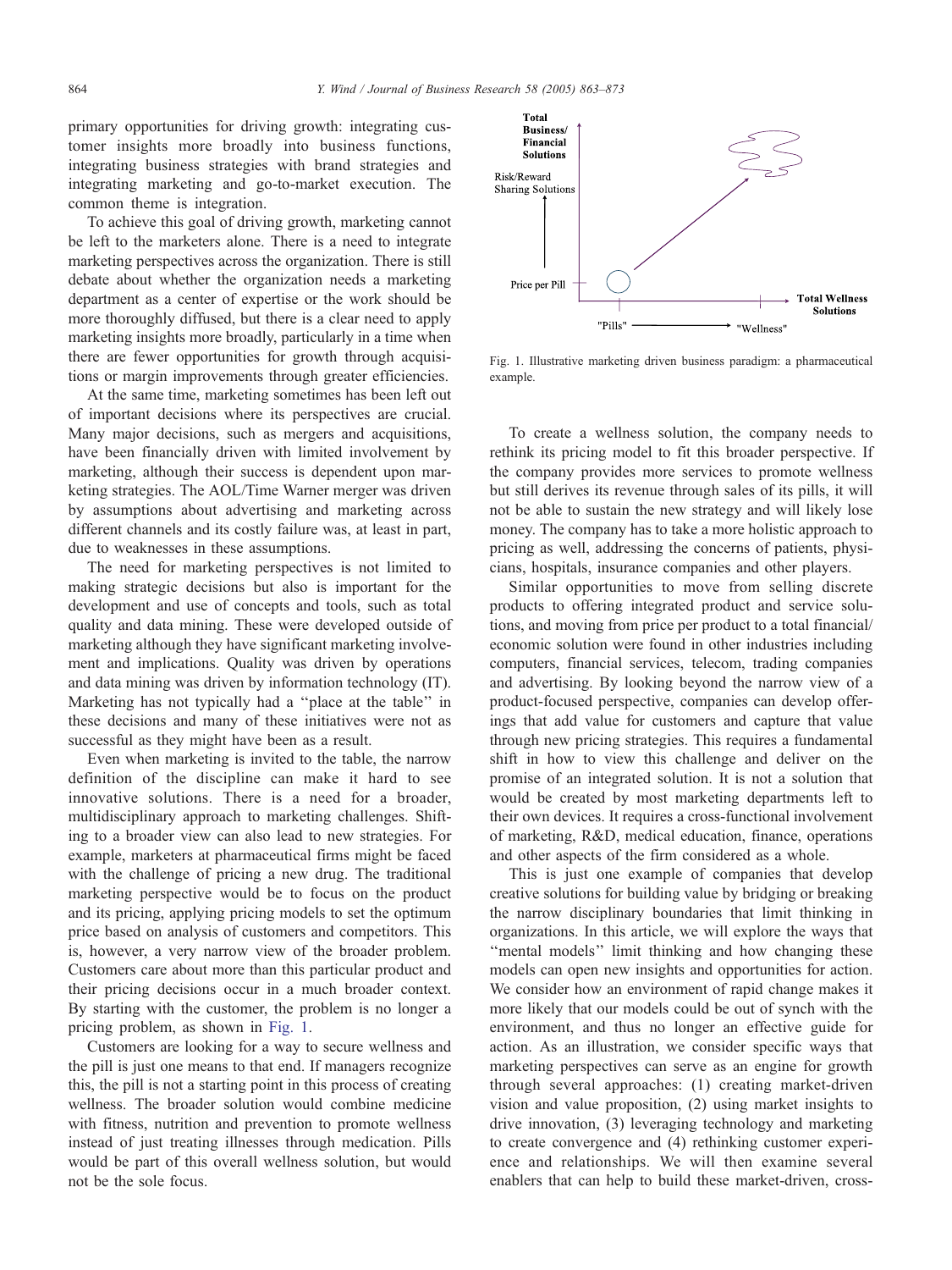functional initiatives, including marketing models and dashboards, reshaping the organizational architecture and creating processes for cross-functional integration. Finally, we will explore implications for research and practice.

## 2. The limits and potential of mental models

As this example shows, business disciplines have created blinders for managers and organizations. The focus on a specific area of the world and a certain set of frameworks for looking at the world tends to shut out other possibilities. Managers and researchers are limited by their mental models and this filters out the solutions that they can see [\(Wind et al., 2004\).](#page-10-0)

The problem is that it is very hard to see these limitations. The human mind is very adept at creating the impression of a complete picture. As one example of the power of the mind to fabricate coherent images, the human eye has a natural blind spot where the optic nerve is attached to the retina. This creates a spot where there are no sensory data coming in from the environment, yet people are usually not at all aware of this missing ''hole'' in their vision (except for an experiment in which two dots are brought close to the eye until one dot disappears). Most of the time, the mind fills in this missing piece and we are none the wiser. In a less dramatic fashion, we are constantly filtering external images and information, shaping what we see through our internal mental models.

Recent research in neuroscience has confirmed that we ignore the world, by and large. For example, neurologist Walter Freeman discovered that the neural activity due to sensory stimuli disappears in the cortex [\(Freeman, 1995\).](#page-9-0) This stimulation flows into the brain, and it appears to evoke in its place an internal pattern, which the brain uses to represent the external situation—a mental model. External reality is sensed and processed by a phenomenal number of processes and activities, although we are completely unaware of most of them. The brain, based upon its knowledge of the world, fills in the broad detail, thus creating a complete picture or context [\(Freeman, 1995\).](#page-9-0)

As an extreme example of how these models allow people to miss important parts of the environment, test participants were asked by researchers to count the number of times basketball players with white shirts pitched a ball back and forth in a video. Most participants were so thoroughly engaged in watching white shirts that they failed to notice a black gorilla that wandered across the scene and paused in the middle to beat its chest. They had their noses so buried in their work that they did not even see the gorilla [\(Taylor, 2002\)](#page-10-0).

This is equivalent to the marketing manager working in the depths of the organization to market a product that has no chance of strategic success in the market. The market may have shifted, the market needs changed or a new competitor may have come in while managers were internally focused on propelling forward the project. This was the problem for Kodak, which focused too long on its chemical film strategy while the rest of the world was turning to digital. An internally driven marketing campaign may be stunning and effective in achieving its stated goals, but it may be a brilliant solution to the wrong problem. The challenge is to get the questions right before answering them, and the current fragmented approach to business problem solving makes it more likely the right questions will not be asked. This creates the possibility for gorillas to wander through the organization unnoticed as managers are buried in their important disciplinary work. Is this the explanation for the high rate of marketing failures?

Mental models prevent the organization from seeing past its own blinders or the blinders of its industry. This may be why many rule-breaking great ideas have come from industry outsiders. Coke and Pepsi did not introduce diet soft drinks or caffeine-free drinks. NCR was not the originator of electronic cash registers. Nike, Reebok and other companies jogged past incumbents Converse and Keds to create the hot new market for running shoes. Kendall missed out on disposable diapers, Fed Ex delivered on the idea of overnight service right under the noses of UPS and the US Postal Service, Swiss watchmakers lost time to digital watch upstarts and Levis had its seams ripped out by designer jeans [\(Schnaars, 1992\).](#page-10-0)

Breaking through current mental models has tremendous power. The 4-minute mile was an unthinkable barrier until British runner Roger Bannister broke it on an Oxford track in 1954. Two months later, another runner also broke this magical threshold that had seemed beyond human achievement. Within 3 years, 16 runners had turned in times of less than 4 minutes for the mile. Had there been some breakthrough in human evolution that allowed this achievement? No. The runners were the same. They had changed their mental model and this opened up the possibilities for new achievements.

While breakthroughs, such as the 4-minute mile require intensive training in a specific area, they rarely come solely from within a discipline. They are a result of people thinking more broadly, of recognizing the limits of their mental models and challenging them.

## 2.1. The power of interdisciplinary approaches

Original insights often come from interdisciplinary approaches. For example, mathematician Benoit Mandelbrot, known as ''the father of fractals,'' invented fractal geometry to describe patterns in which the shape of a larger object is repeated in its smaller fragments. These patterns are seen in nature in ferns, cauliflower heads or river beds, and fractals have been used to generate swirling computergenerated images as well as to describe the clustering of galaxies, stock market fluctuations and fluid turbulence.

Mandelbrot credits his breakthrough to the eclectic environment in which he worked at IBM Research, where,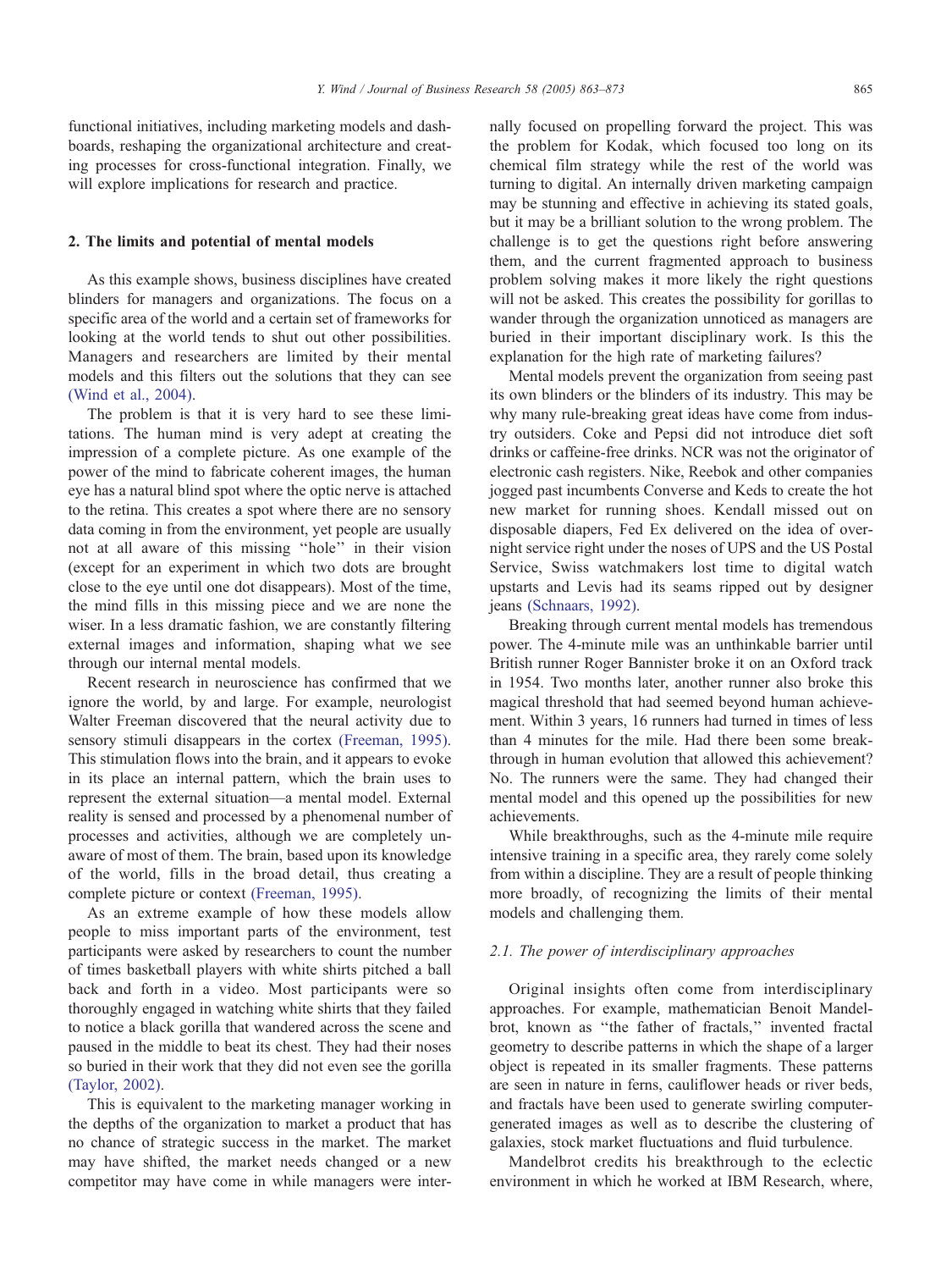The Economist notes, ''unlike university departments, it was not rigidly divided into departmental 'guilds' such as physics, mathematics, and so on. He was free to move from subject to subject, developing what would emerge as his theory of fractal geometry'' [\(''The Father of Fractals,''](#page-10-0) The Economist, December 4, 2003). His early exposure to both mathematics and painting also influenced his later work.

The value of outsiders is seen in many scientific breakthroughs. Raymond Damadian, the developer of magnetic resonance imaging (MRI) in medicine, noted that he developed this breakthrough as an outsider to the field. In an interview, he also cited a research study that reported that ''60% of new great discoveries were made by an outsider to the field within the first year he was in the field'' [\(Speed](#page-10-0) Wood, 2003). Let us not misconstrue this finding as an argument for filling an organization full of superficial generalists. Mandelbrot developed deep expertise in mathematics that was critical in making his breakthroughs. A manager who is a "jack of all trades and master of none" often has little concrete to contribute to the value and success of the organization. Instead, we need managers who have functional depth and broader perspectives. The important thing is to achieve a balance between the specialized disciplinary depth and the ability to work across disciplines. This prevents managers and the organization from being locked in a view of the forest from 30,000 feet or looking so closely at the details of a specific tree so as to lose all perspective. The challenge is to achieve a balance between disciplinary strength and interdisciplinary insight, not to sacrifice one for the other.

# 2.2. An environment of rapid change calls for different models

The ability to shift models and think more broadly becomes more important in an environment of rapid change. Because models are a shorthand for reality, they work reasonably well when the environment is stable. The model is a fairly accurate reflection of reality. The biggest problems come in when the world changes quickly. Then, it is quite likely that the models are out of synch with the world—or something appears in the blind spot of the individual or organization that cannot be seen.

The current business environment is filled with unprecedented uncertainty, change and complexity. Globalization is shifting work and markets to areas that were once outliers, such as India and China. The economy moves rapidly up and down. There are terrorist threats and innovations in technology, such as biotechnology and nanotechnology. There are shifting demographics, with more unmarried households, new attitudes among young consumers and new definitions of families. There is mounting pressure from Wall Street and expectations for growth. Business models and practices are also being transformed rapidly.

All these interrelated forces make it highly likely that the models a manager learned at the start of his career are now less relevant. In a changed environment, these models may not allow the manager to see and act on the real business challenges at hand. Like the saying about old generals, these managers are ''fighting the last war'' rather than engaging in the reality of the current one. And one area where companies and researchers need to reexamine their traditional thinking concerns the role of marketing itself and the balance between functional specialization and multidisciplinary, cross-functional perspectives.

While this article focuses on opportunities for marketing as an illustration, it is not intended to overemphasize the importance of marketing. This is just one angle on the broader challenge of cross-functional integration. A similar discussion could be advanced from the perspective of R&D, operations, finance or other functional areas of the organization.

## 3. Marketing as an engine of growth

Marketing, at the interface between the organization and the environment, can provide new opportunities for value creation and growth. It should be a concern to the entire organization. Marketing provides opportunities by identifying opportunities to serve unmet needs of current customers or new customers for the company's current and new products and services. A focus on growth requires an integrated approach, cutting across the organizational functions and activities.

In general, organizations have several different options for growth, as illustrated in the left-hand side of [Fig. 2.](#page-4-0) Moving from the lower left quadrant, where they offer their current products and services to current customers, they can either expand their market by offering their products and services to a wider set of customers (moving to the right in the figure) or expand the set of offerings to existing markets (moving up in the figure), or new products for new markets, which is the riskiest strategy. These strategies also change dynamically over time, creating a new set of possibilities for growth, as illustrated in the right-hand side of [Fig. 2.](#page-4-0)

All of these options depend upon marketing insights into unmet needs of current customers or the needs of other market segments that could be met with the company's current set of products and services or new product and service offerings. These strategies for growth also require the involvement of many different disciplines. New product development engages R&D, operations, finance and other areas, in addition to marketing. Moving into new market segments involves IT in gathering information, operations, finance and other areas in addition to marketing.

As the business environment changes, existing markets may be eroded and new opportunities for growth may emerge. If the organization is trapped in its current mental model of the industry and business, it may be hard for managers to see emerging competitive attacks or market possibilities. And if the organization is not able to think and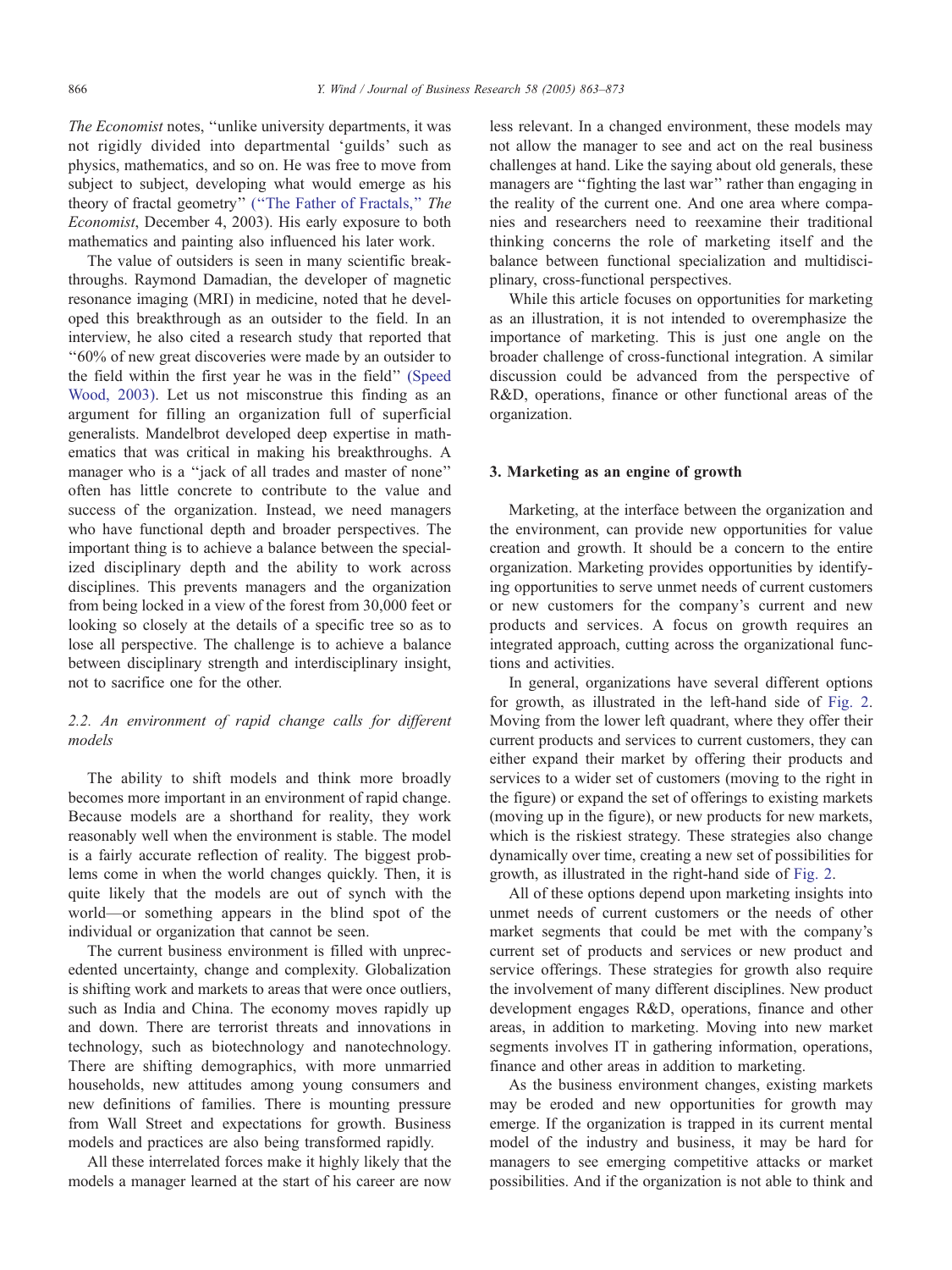<span id="page-4-0"></span>

Fig. 2. Patterns of growth.

act across disciplinary lines—with a market-driven approach—it may be very hard to act upon these new insights into strategies for growth.

How can current thinking about marketing be challenged to make it an engine for growth? Among the strategies for using marketing perspectives to drive growth are the following:

- creating a market-driven vision and value proposition,
- using market insights to drive innovation,
- leveraging technology and marketing to create convergence,
- rethinking the customer experience and relationships.

# 3.1. Creating a market-driven vision and value proposition

Companies need to strengthen the market focus of strategic decisions across functional areas of the firm. This market focus begins with strategies that are built around customer wants and needs, as shown in Fig. 3. While companies, particularly technology-driven firms, have tended to build markets around products, the market-driven company begins with customers, then develops products and services offerings and finally creates the infrastructure and processes to deliver them. The entire organization is thus organized around this perspective,



affecting every aspect of the organization. Instead of seeing the customer as the last point in the company's organization and processes, the customer is the genesis and organizing principle for all the work of the organization in diverse functional areas. This is the perspective Peter Drucker emphasized when he said that ''There is only one valid definition of business purpose: to create a customer'' [\(Drucker, 1954/1993\).](#page-9-0) This market-driven strategy has implications for the organization's strategic planning and organizational design to build capabilities such as market sensing, market relating, shared knowledge, and collaborative partnering [\(Day, 1999\).](#page-9-0)

Starting with the customer can offer an opportunity to rethink the definition of the market and industry. For example, Coca-Cola, which had long seen itself locked in fierce but narrowly defined cola wars with rival Pepsi, redefined the playing field from the customer's perspective in its 1999 annual report. In the report, the company reported that it sold 1 billion servings of Coke daily, but had "47 billion to go." The report notes, "This year, even as we sell 1 billion servings of our products daily, the world will still consume 47 billion servings of other beverages every day. We're just getting started" [\(Coca-](#page-9-0)Cola, 1999). Instead of competing against other sodas, Coke redefined its market as all beverages, putting it head-to-head with tea and coffee and water.

The shift to the customer's perspective also allowed Crest to reconceive its business from selling toothpaste to focus on meeting the customer need for ''creating happy smiles for life.'' This is what the market really cared about; toothpaste was just a means to an end. It does not seem like a major shift, but this shift in thinking from the customer's perspective helped open up the possibility of whitening strips and the SpinBrush that were not toothpaste but were built around the needs and wants of customers. These and other innovations helped to jumpstart the brand's growth in what was considered a "mature" market.

The customer now at the center, moves from passive audience to active coproducer. Marketing strategy becomes focused on creating, delivering, sustaining and continuously enhancing value. Companies can also expand this focus from customers to all stakeholders—looking at employees, Fig. 3. A marketing perspective. for example, in the same way.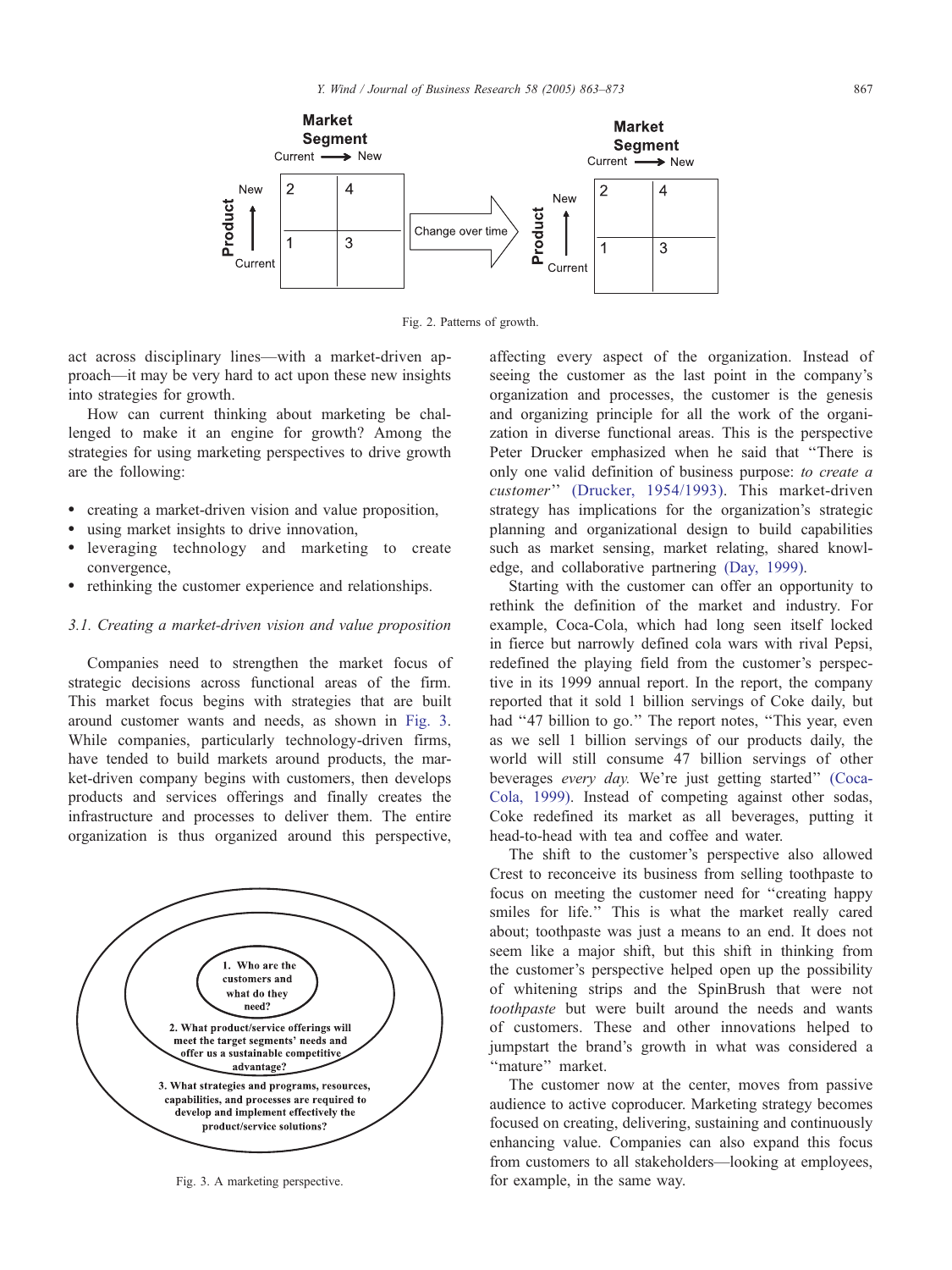## 3.2. Using market insights to drive innovation

By taking a broader perspective on marketing, companies can drive innovations in marketing itself, but these innovations also require changes in other functional areas. For example, instead of limiting product positioning to product features, companies have used the concept of emotionally based positioning to move the battle from fighting for the minds of customers to fighting for their hearts. Guerrilla marketing and creating buzz have taken marketing out of the mass media and into the streets. Companies such as Red Bull have had great success in building their brands through the power of buzz. These strategies require a rethinking not only of marketing organizations but also sales forces and product and service design. For example, to build buzz about a new product, a company might see its entire set of employees and partners—and even customer ''evangelists''—as an extended sales force rather than restricting this work to the designated marketing and sales force. This has significant implications for the design of the sales force and incentives as well as the design of the entire organization.

New business models, such as those used by Southwest Airlines, are reshaping competition, with innovations such as new service offerings and revenue models. Ryanair has taken this low pricing to an extreme through zero-fare pricing, with destination cities picking up the tab for airfare instead of passengers. Companies, such as Costco, Amazon and Home Depot, have rethought distribution by inviting the customer into the warehouse or delivering products online. Commerce Bank rethought the traditional model of banking to create ''a retail chain that happened to be a bank'' [\(Hill,](#page-9-0) 2003), offering extended hours, free coin changing and other services that helped propel its 26% compound average growth between 1993 and 2003.

To deliver on these innovations, however, these companies have had to redesign their retail outlets, locations, revenue models and operations. Southwest moved to a nofrills approach based on point-to-point ''bus'' service rather than traditional hub-and-spoke and full-service flights. Costco built warehouse style stores outside of urban areas and based its revenue model on membership fees rather than margins on goods sold. Commerce Bank had to change its approach to staffing, ATMs and setting rates to deliver on its new model. To create substantial innovations in marketing, companies have to rethink their entire operations.

# 3.3. Leveraging technology and marketing to create convergence

While IT and marketing are treated as separate worlds in many organizations, companies that can draw these functions together can realize powerful models for building value and driving growth. For example, with the rise of the Internet, companies that took a narrow view of technology and marketing saw e-business as a separate entity to be either embraced as an independent business that might ultimately replace the existing business or a fad to be ignored. In contrast, companies that could integrate marketing and technology perspectives were able to build value through the 5 Cs of ''convergence marketing'' [\(Wind et al.,](#page-10-0) 2001):

- *Customerization*: Combining the manufacturing capability to customize products with interactive customer interfaces allows companies to invite customers into the laboratory or factory to design their own products. This ''customerization'' goes beyond selling off-the-shelf products and services to mass markets and even company-driven customization to allow customers to ''make it mine.''
- *Communities:* Combing the interactions in physical and online communities allows customers to ''let me be a part of it.'' Customers can choose to interact with other people and with the company through the type of community that works best for them.
- *Channels*: Drawing together diverse channels into a seamless fabric allows customers to interact where and how they choose. This convergence approach allows customers to ''call, click or visit.''
- Choice: Giving customers a combination of personal advice and powerful technological tools to make decisions can help them make better choices. Instead of offering ready-made solutions or experts, these tools allow customers to find the information they need to make their own decisions. In addition to planning tools, these include rating services such as BizRate or eBay's customer feedback rankings that give potential customers direct information about the reliability and quality of the seller.
- Competitive value: New models for pricing, such as eBay's online auctions or Priceline's name-your-own price system, are redefining the way value is determined and divided between producers and consumers. By rethinking operations, marketing and revenue models, companies are redefining competitive value to give customers more for their money. A consumer expectation for 24/7 accessibility, facilitated by technology, has also changed the definition of convenience and other value drivers, and companies have had to change many parts of the organization to deliver on this new expectation.

The power of this convergence is that it helps companies avoid being blinded by either the technology or the marketplace. It offers a balanced approach to innovation that incorporates the old and new, recognizing that while technology may change at blazingly fast rates, people are slower to adapt, and they continue to combine the old and the new. Rather than giving up the mental models of the past, these companies create portfolios of models, in the same way that we use fountain pens and paper, voice mail or e-mail, depending on the occasion. In contrast, some companies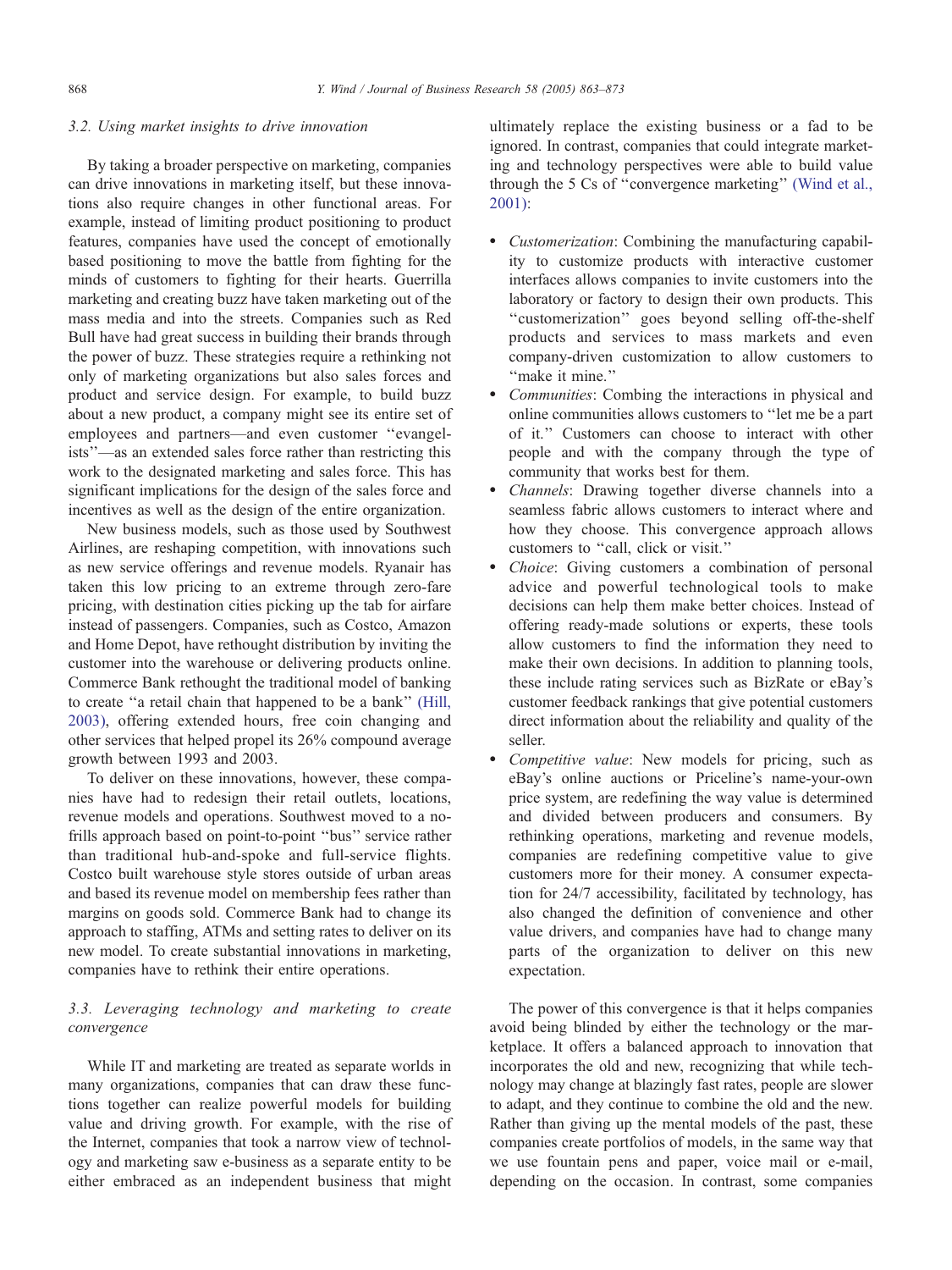took a more limited view. Webvan, for example, a promising online shopping service that went bust during the dot-com rout, pursued a solution that the market was not willing to pay for. In fact, it turned out that many people like to shop. In contrast, a company such as UK retailer Tesco, which integrated the new online channel into its existing network of stores and branding, was highly successful in building a strong online market.

These convergence marketing strategies require redefining the business—not just marketing, but IT, operations, finance and other parts of the business. None of these strategies is possible to see or to realize if one focuses on traditional disciplinary functions.

# 3.4. Rethinking the customer experience and relationships

Another cross-functional strategy that can drive growth is focusing on the total interactive experience of customers rather than a simple, one-way transaction. Initially, companies focused on transactions around products, then moved to products and services, and finally to product and service solutions. The interactive experience is the next step. Instead of a one-way transaction with customers, it is an ongoing interaction. An example of this is the example of the pharmaceutical company discussed above that shifts from the transaction of selling pills to a continuous interaction with customers to promote wellness. This, in turn, changes revenue models and many other strategic decisions of the organization.

These interactive relationships are the first step to changing the role of the customer. Instead of passive ''consumers,'' these customers become active stakeholders and advocates. Instead of passively monitoring customer satisfaction, companies are looking at active customer ''reference-ability,'' the likelihood that customers will refer another person to the company. Recent studies have found that it is not customer satisfaction that drives loyalty and repeat purchases, but rather this reference-ability. It does not take much commitment to circle a ''highly satisfied'' choice on a customer satisfaction form, but it takes a lot more to put your reputation on the line in making a recommendation to others.

Companies are also creating more interactive relationships with customers. Instead of focusing on customer relationship management (CRM), which manipulates data to allow the company to best reach customers, firms are developing systems to put customers in charge of customermanaged relationships (CMRs). As a simple example, this might be the difference between offering customers a Web page to view or modify their statement versus giving customers the tools to modify their own page or work with the company on designing innovations. Companies, such as Texas Instruments, which allowed teachers to offer feedback on its calculators for high school students, found that these active ''partners'' in development became evangelists for the product. (Not only this, but it can save the company

money in the process. Michael Schrage, author of Serious Play, estimates that Microsoft beta testers contributed an estimated US\$1 billion to the effort of launching Windows 95. These customers spent hours working out bugs and improving the software at no cost to Microsoft. As [Schrage](#page-10-0) (2000), notes, ''Microsoft spent less on development of Windows 95 than its customers did.'')

Building these interactive relationships with customers requires changes throughout the organization. Any employee who has contact with the customer is involved in the interaction. Systems need to be in place to facilitate the knowledge-sharing needed to effectively interact with customers when and where they choose. And there need to be effective financial systems and revenue models to ensure that these increased interactions continue to be profitable for the company while delivering value to the customer.

### 4. Requirements for implementation

Because these approaches to driving marketing growth are based on cross-functional perspectives, they also require a set of cross-functional enablers to carry out. These enablers include marketing models and dashboards to guide progress, the right architecture for the organization and processes to ensure cross-functional integration.

# 4.1. Using marketing models and dashboards to guide progress

Marketing models and dashboards can help draw together different parts of the company to drive a marketing perspective across the organization. Marketing tools, such as conjoint analysis, have been applied to new product design to quickly, efficiently and deeply gain an understanding of customer needs and wants, and design optimal products and services to meet these needs. This approach has proven its worth in a wide range of applications, including the design of new products, such as the Courtyard by Marriott or the E-Z Pass automated toll systems [\(Wind](#page-10-0) and Green, 2004). These applications show how these models can have far-reaching implications for diverse areas of the organization. These tools represent the fruits of marketing specialization, but there are opportunities to apply these models to other organizational challenges outside of marketing. For example, these tools can be used with employees within the firm or to design relationships with partners.

Another powerful way to integrate marketing insights and information into decision making is through the use of decision support systems (DSS) and dashboards. Marketing dashboards, like the dashboard of a car, link key metrics (such as the speed, remaining fuel or distance traveled in a car) with the drivers (the accelerator) and the underlying processes (the combustion engine or braking systems). These company dashboards similarly link a metric, such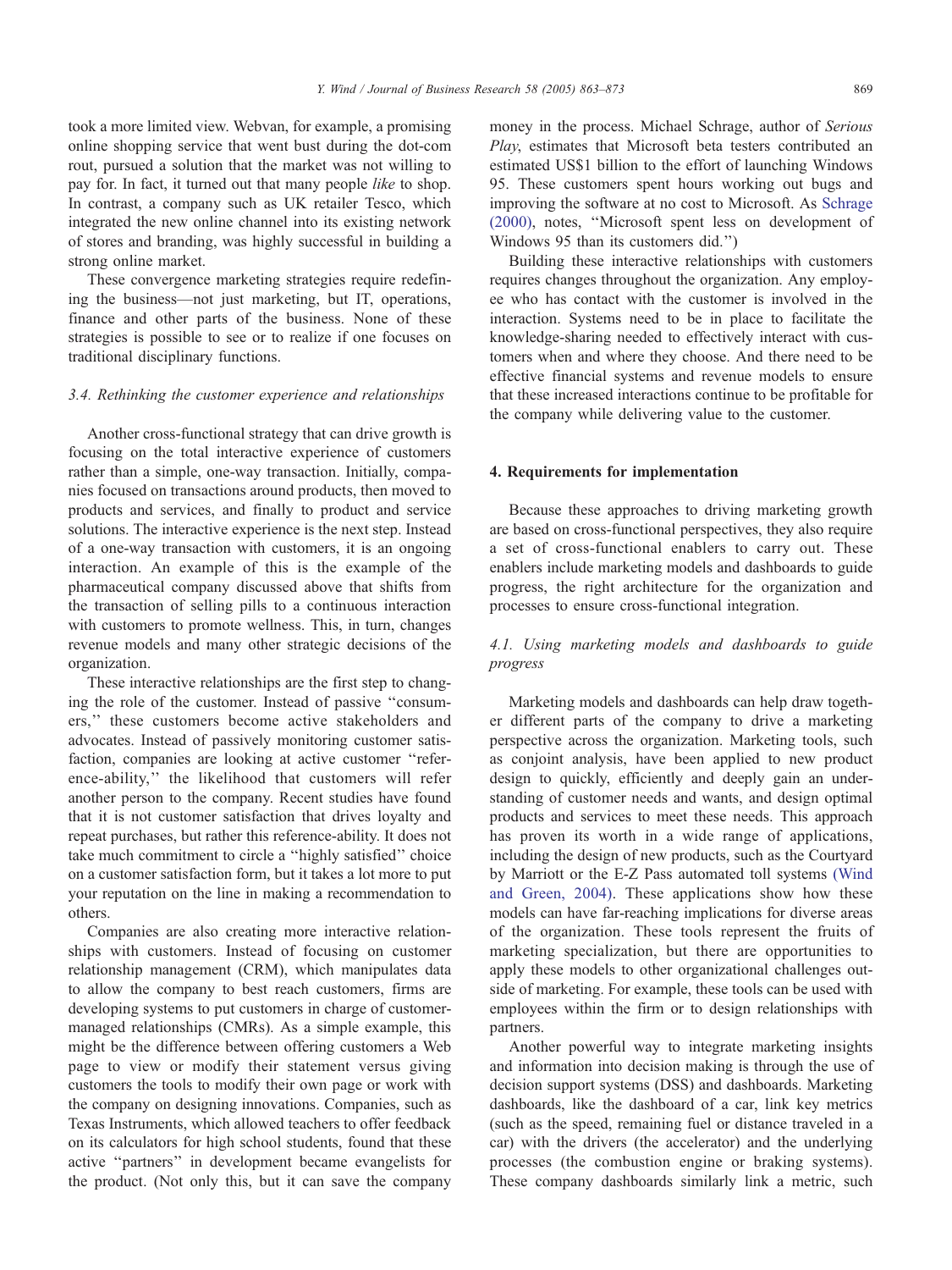as demand generation, to drivers, such as increased awareness and increasing willingness to try, and to underlying processes, such as marketing initiatives. Like an automobile dashboard, these organizational dashboards convey critical information in real time to allow managers to make decisions and midcourse corrections.

The dashboard makes explicit links between key metrics and the drivers and processes that affect them. By identifying these underlying drivers and processes, the organization can better understand the cross-functional capabilities and activities that lead to profitable growth. The dashboard can also give the organization objective feedback on these outcomes that allows managers to improve the drivers and processes. Just as the automobile dashboard draws together the separate systems of the car (electrical, fuel, braking, climate control, etc.) the organizational dashboard can help to integrate the diverse systems of the company into a coherent picture of where the organization is headed and what needs to be done to improve its progress. A core process, such as demand generation, involves many functions of the organization in addition to marketing. Without a coherent set of dashboards, however, it may be very difficult for the organization to recognize the many interactions that lead to positive results and to change these complex drivers to make improvements. Properly created dashboards provide the mechanism to drive effective management and resource allocation decisions.

Companies also need to use dynamic resource allocation to put their resources where they can have the most impact. Answering the questions of what investment produces the most impact—across the entire organization—necessarily requires a cross-functional view. Managers also need to engage in adaptive experimentation. Through continuous experiments, the company can learn about the environment and test new strategies. At its best, this creates what Steve

Haeckel has called a ''sense and respond'' organization [\(Haeckel, 1999\),](#page-9-0) an organization tuned to the market.

## 4.2. Reshaping organizational architecture

A market-driven strategy for growth is supported by changes in complex aspects of organizational architecture. Without addressing this broader architecture, which cuts across many functional areas of the organization, few change initiatives have a chance of success. The architecture is designed around an understanding of changing needs of organizational stakeholders, including customers, employees, investors and others, as shown in Fig. 4. This understanding informs the vision, objectives, business paradigm, value proposition and strategy of the organization. The organization's vision and values embody a stakeholder focus, with an emphasis on values, such as exceeding consumer expectations, entrepreneurship and ownership. Finally, the organizational architecture acts to ensure the implementation of this vision and strategy. Thus, organizational design begins with an understanding of the customers and other stakeholders. Metrics, performance measures and incentives should reinforce the vision, objectives and other aspects of the organizational architecture. For example, a decision about people and resources—whether to outsource customer service to India, for example—has implications for diverse aspects of the organizational architecture. This broader view of organizational architecture as an enabler of transformation requires an interdisciplinary perspective.

### 4.3. Processes to ensure cross-functional integration

Finally, the last enabler in making marketing an engine for growth are processes to ensure cross-functional integration. In general, marketers often see almost every



Fig. 4. The organizational architecture of business renewal.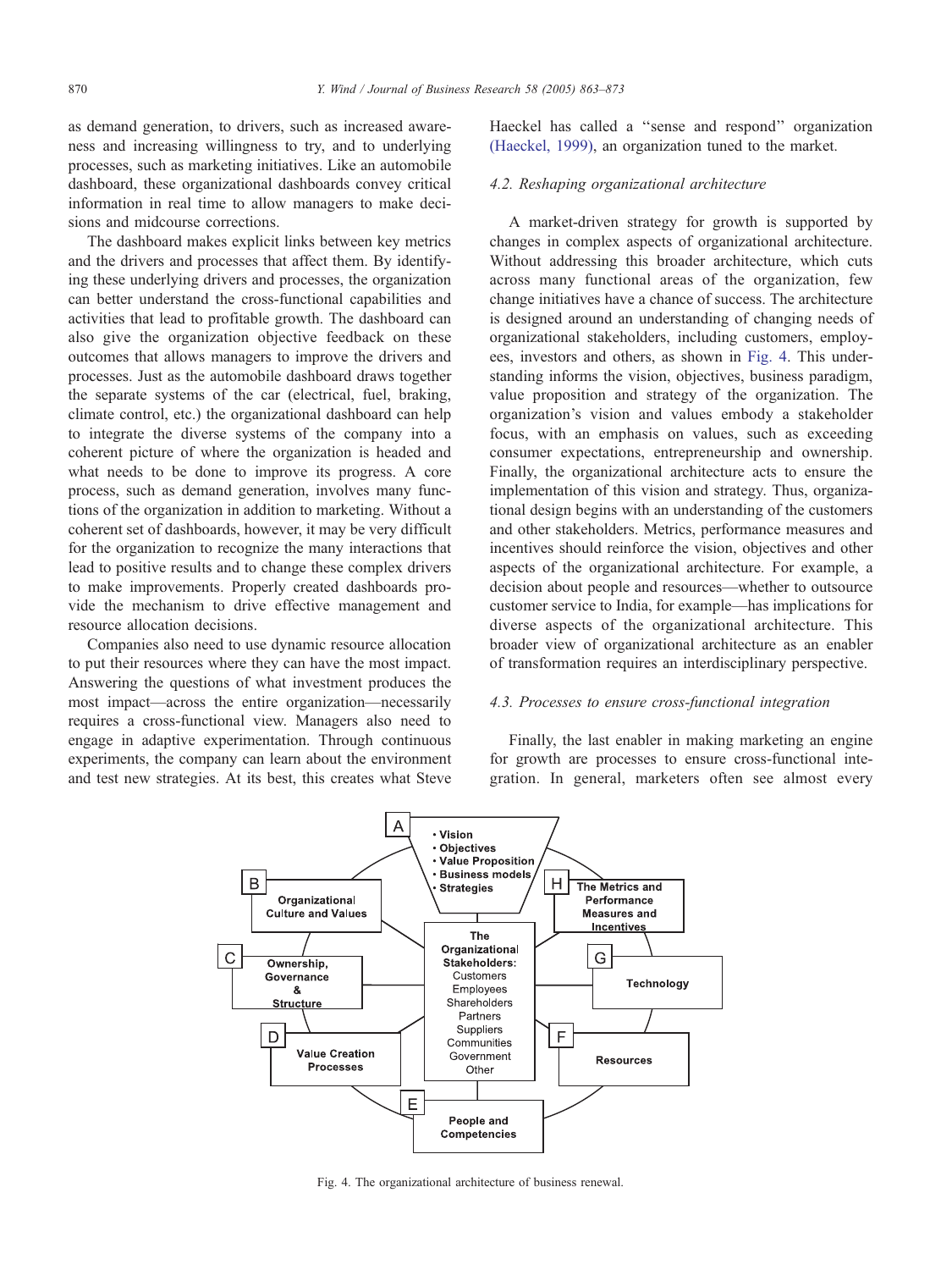problem as a marketing problem, operations managers see every problem as an operations problem, the CIO will focus on technology and the CFO will look at finance. In a very real sense, however, there are no marketing, operations, IT or finance problems. There are only business problems, the solutions of which are facilitated by insights and knowledge from marketing, operations, finance, human resources and other disciplines. The organization needs processes to ensure this interdisciplinary approach to its business challenges.

These integrative processes are already being seen in initiatives, such as enterprise resource planning, CRM and integrated supply chains. Different parts of the organization—particularly marketing and R&D—are coming together to work collectively to develop new products, markets and business development. The emphasis on service across the life of the product is forcing a closer cooperation of any part of the organization that touches the product throughout its life cycle.

For example, Citigroup is turning its customer service into a profitable sales engine by training customer service representatives to use the deep customer knowledge of the organization to make relevant offers to callers. The key word is relevant. Many companies are taking a less sophisticated approach that actually damages relationships with customers who are looking for a solution but receive a sales pitch for whatever the company is pushing instead of an offer relevant to their needs. Creating these relevant pitches requires a close collaboration between marketing, IT, operations, sales, customer service and credit risk assessment. This approach has transformed customer service from a cost center to a successful profit center at the same time that customer satisfaction has increased.

# 5. Implications for research and practice

## 5.1. Implications for practice

For managers, the implications are to cultivate a broader view of business challenges to counter the limits of the traditional strong disciplinary focus. Focus on customers, not just the blockbuster brands inside the company. Focus on an integrated stakeholder strategy, integrated marketing strategy and integrated customer experience.

For example, an integrated strategy for a financial services company would focus on serving the customers across diverse financial needs, including savings, credit, retirement and insurance. Beyond integrating these lines of business into more coherent offerings, companies (such as SEI Investments) that have taken the next step to design services around customer needs have recognized that financial needs are just one aspect of a broader set of life needs of individuals. Financial decisions are inextricably intertwined with decisions about security, health and quality of life for the individuals, their families and communities. Based on

this insight, SEI Investments structured a financial wellness offering that combines investment, insurance, estate planning and philanthropic decisions into a coherent offering tailored to the needs of the individual.

Similarly, a pharmaceutical company that takes a marketcentered view of its work would recognize that patients often have more than one illness. Instead of seeing customers for its drugs for diabetes as a separate market from its customers for drugs for high cholesterol, the company recognizes that an individual patient might have both diseases. By starting with the needs of the customer instead of the company's product line, the company could better serve these needs through products and information (such as tailored newsletters) that address both illnesses. The company will not recognize this opportunity unless it begins with a customer perspective in designing its strategies. As discussed at the opening of this article, the company also needs to design revenue models that are aligned with this broader perspective.

An integrated stakeholder strategy draws upon many parts of the organization. An integrated brand promise encompasses product design, packaging, advertising, direct mail, online marketing, collateral, sales force, trade shows, public relations, sponsorships, point-of-sale promotion, cause-related marketing, word of mouth and a whole host of other initiatives. An integrated customer experience would meet the customer across brands, products and services. It would integrate the product, service and information.

### 5.2. Implications for research and education

Our academic institutions, tenure tracks and research journals are all built upon microscopic depth in a given field. There is a need for new journals, centers and initiatives that focus on cross-functional integration. There will always be pioneering researchers who are willing to look beyond the limits of the models of their own disciplines. These leaps into other fields can offer new directions to the field. For example, Paul Green's application of new statistical and mathematical psychology models and methods to the field of marketing led to powerful new tools. Daniel Kahneman's application of behavioral research to economics led to richer understanding of economic systems. Will the next innovations come from within a discipline or from researchers courageous enough to recognize the limits of their own models and look outside? While there will always be a few individuals willing to push the envelope, these experiments will remain small unless there are more systemic changes that support the development of cross-functional perspectives.

To achieve effective cross-functional integration, academic institutions may need to change their organizational architectures. This might include changing the culture to create a more interdisciplinary focus, encouraging more joint appointments across departments, sponsoring interdis-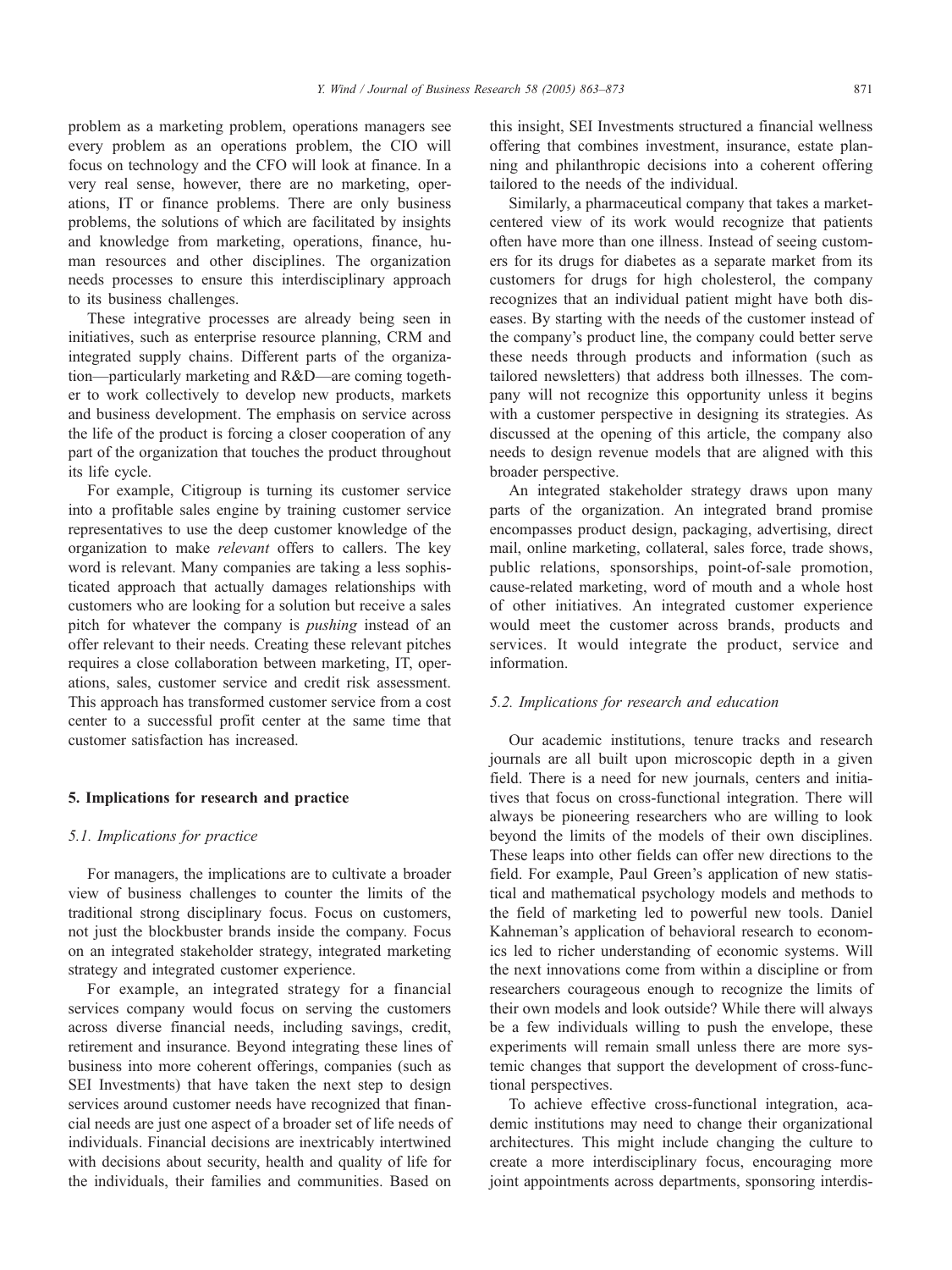<span id="page-9-0"></span>

Fig. 5. The need for balance.

ciplinary research, or developing school or university professorships for those making cross-functional contributions.

Business schools, in particular, need to strike a balance between the ''general management'' focus of interdisciplinary perspective and depth within a specific business discipline. As shown in Fig. 5, schools can move in both directions toward this balance. For example, Wharton has created a set of initiatives to strengthen the cross-functional focus of its academic programs and research without sacrificing its traditional disciplinary depth. By bringing a more disciplinary focus, schools may actually strengthen their interdisciplinary perspective because grounding in a giving functional area can form a platform for interdisciplinary learning. The reverse is also true. A greater cross-functional focus can enhance the understanding of a specific discipline by allowing students and researchers to see it from a fresh perspective.

## 6. Conclusions

While these examples illustrate the power of crossfunctional strategies in driving growth, there are many ways to achieve a balance between disciplinary depth and the ability to operate effectively across disciplines. Forging these broader perspectives does not always require dismantling the existing organizational silos built around specific disciplines. Organizations might maintain a disciplinary structure but create linking processes, developing a matrix structure, or engage in creative reengineering and restructuring of the entire organization.

As a first step, organizations can build linking processes among the different functional areas to bridge the silos. For example, when the Wharton School strengthened the interdisciplinary focus of its MBA program, the school did not start by dismantling departments. The departments are as strong as ever, but the school built a set of linkages and cross-references among the different disciplines—including a ''curriculum navigator'' that allows students to see the

links among different disciplines and allows faculty to strengthen them. There is also a whole structure to increase the interdisciplinary focus, including shared cases across courses in different disciplines. There are also specific projects that are designed to form an integrative experience for students to help them apply perspectives from different fields to a single project. There are also initiatives to encourage interdisciplinary approaches to research, involving teams of researchers from multiple perspectives.

Building bridges across the current departmental structure may be an interim solution. While the ideal approach might be to form more of a matrix structure that involves researchers from different backgrounds in solving common problems or addressing decision areas, these types of structural changes take a long time and a lot of effort to implement. For example, at Wharton, individual departments are housed on separate floors, a physical structure that reinforces a disciplinary focus. Changing such physical structures and organizational structures is difficult. As a first step, building bridges to create a more networked organization can achieve a cross-functional perspective without having to change the underlying architecture.

These bridges preserve the inherent strength for a school or an organization in having strong depth in a specific area. Few innovations and deep insights can arise without this kind of deep knowledge. Dismantling these disciplinary advances in favor of an organization of broad generalists would be to sacrifice many of the most significant advances in management, marketing and other business disciplines. As Henry David Thoreau said of ''castles in the air,'' we need to keep these disciplinary tools and insights but now build a foundation of cross-functional integration and perspectives beneath them so they can be more directly connect with the true business problems facing the organization. This foundation helps avoid the blinders of narrow mental models that can apply this deep expertise to the wrong problem. In research and in practice, creating this common foundation can help cultivate a market perspective across the organization and develop more creative solutions to business challenges.

### References

- Ackoff R. Re-creating the corporation: a design of organizations for the 21st century. New York: Oxford Univ. Press; 1999.
- Banking on breadth: CEOs stress need for cross-functional perspectives. Knowledge@Wharton; October 2003.
- Coca-Cola annual report; 1999.
- Day GS. The market driven organization: understanding, attracting, and keeping valuable customers. New York: The Free Press; 1999.
- Drucker P. The practice of management. New York: HarperBusiness; 1954/ 1993.
- Freeman WJ. Societies of brains: a study in the neuroscience of love and hate. Hillsdale (NJ): Erlbaum; 1995.
- Haeckel S. Adaptive enterprise: creating and leading sense-and-respond organizations. Cambridge (MA): Harvard Business School Press; 1999.
- Hill V. Presentation at CEO Panel, The Wharton School; September 2, 2003.